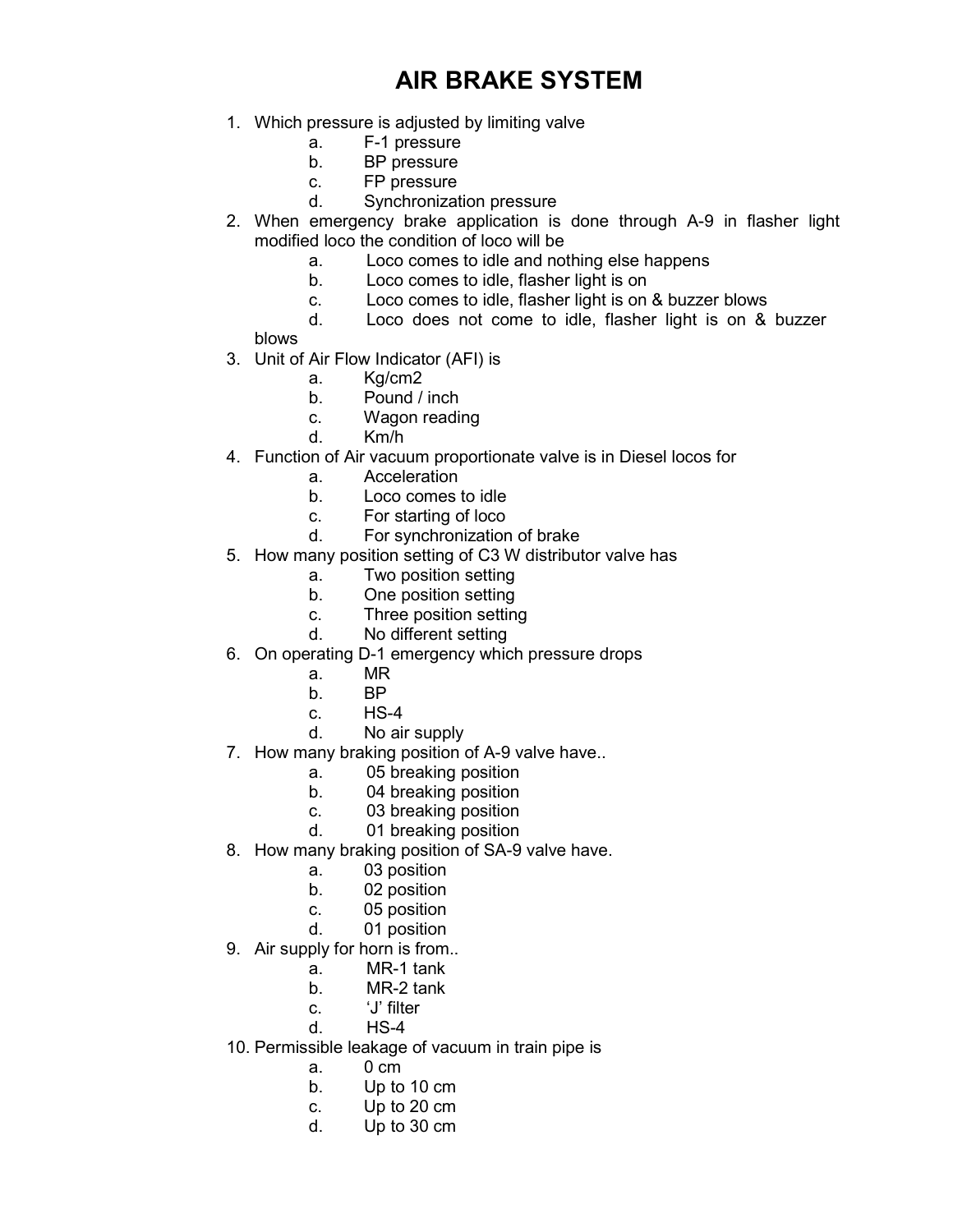- 11 Overcharging (In air brake system) feature is applied by which air brake valve
	- a. C3 W distributor valve
	- b. VA-1B control valve
	- c. C2-W relay valve
	- d. VA-1 release valve
- 12 Above C2- relay diaphragm air pressure comes from
	- a. A-9 valve
	- b. SA-9 valve
	- c. MR pressure
	- d. Synchronization on pressure
- 13. Duplex check valve operates when MR pressure reaches at pressure (kg/cm2)
	- a. 5 kg/cm2
	- b. 6kg/cm2
	- c. Always open
	- d. 10 kg/cm2
- 14. Max. Permissible time for loco brake release in seconds is. The loco fitted with chock in C2 relay valve.
	- a. 50 sec
	- b. 40 sec
	- c. 24 sec
	- d. 30 sec
- 15. R-6 relay valve is fitted in loco for
	- a. Quick MR charging
	- b. Quick working of AFMV valve
	- c. Quick vacuum building
	- d. By passing AFMV
- 16. In automatic switching on flasher light modification of locos the TDR (time delay relay) is set at...
	- a. 40 sec
	- b. 15 sec
	- c. 60 sec
	- d. 120 sec
- 17. The standard Colour of humidity indicator in air dryer is
	- a. Orange
	- b. Purple
	- c. Blue
	- d. White
- 18. Air dryer starts functioning, when MR pressure reaches to (PSI)
	- a. 100 PSI
	- b. 200 PSI
	- c. 150 PSI
	- d. Immediately as loco start
- 19. Thread diameter of BP & FP angle cocks (in inch) is...
	- a. 1"
	- b. 3"
	- c. 2"
	- d.  $1\frac{1}{4}$ "
- 20. MR safety valve is set at pressure (in kg/cm<sup>2</sup>)
	- a.  $10.0$  kg/cm $^2$
	- b.  $6.0 \text{ kg/cm}^2$
	- c. Above 10.5 kg/cm<sup>2</sup>
	- d. Below 6.0 kg/cm<sup>2</sup>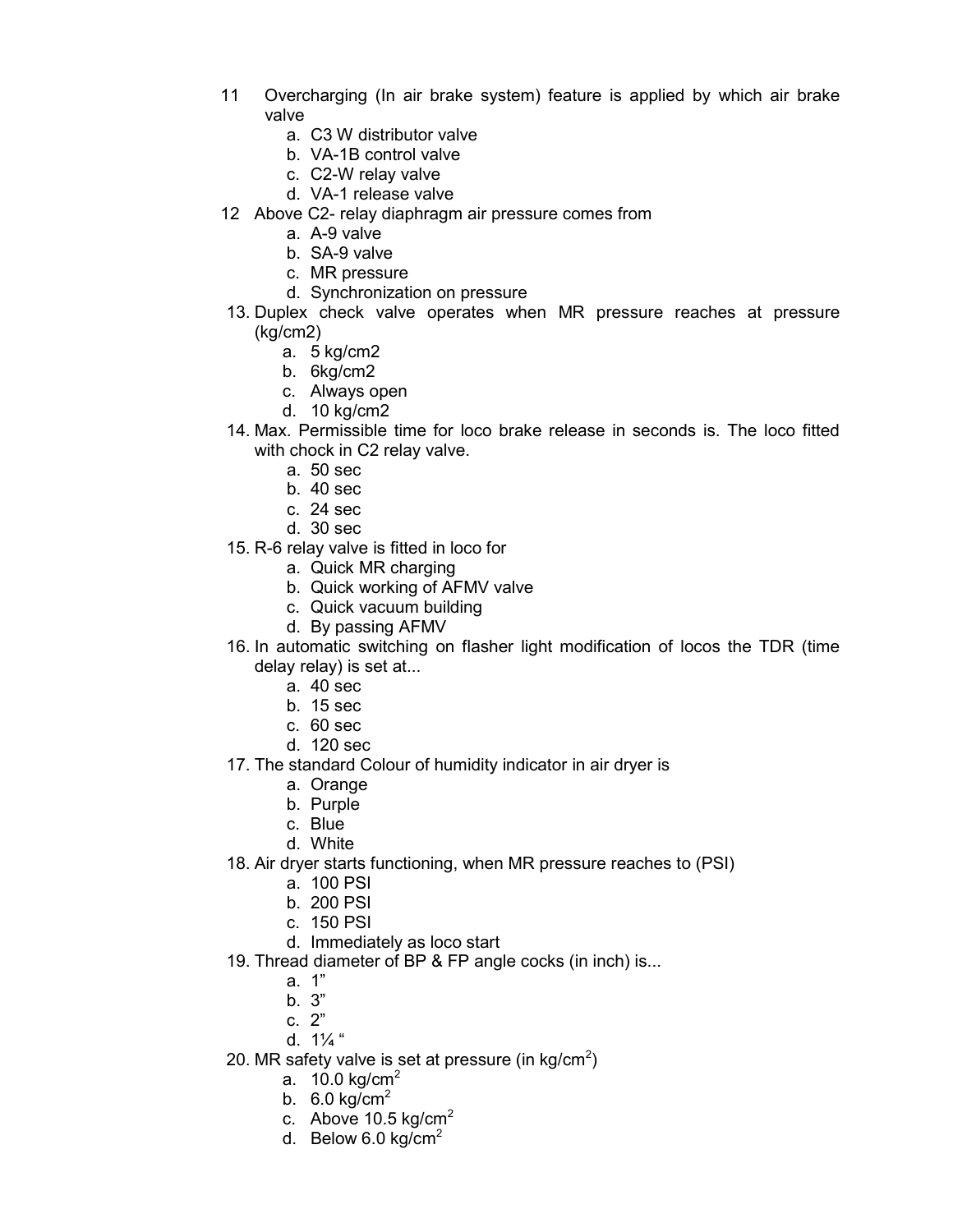- 21. When 7.5-mm dia hole palm end is fitted in BP pipe, the change in BP pressure is
	- a. Should remain same in one minute
	- b. Should fall below 4.0 kg/cm $^2$  in one minute
	- c. Should not fall below 4.0 kg/cm $^2$  in one minute
	- d. Should come down to 3 cm in one minute
- 22. In duel brake loco, if combined strainer cock is kept in close position, action will be noticed
	- a. Vacuum will not be shown in gauge
	- b. MR pressure will drop
	- c. Synchronization in loco will be cut off
	- d. BP will drop
- 23. Auto drain valve blows during
	- a. Loading of compressor
	- b. Unloading of compressor
	- c. When 'MR safety valve blow
	- d. MR pressure is above 10.5 kg/cm2
- 24. Feed valve is charged from
	- a. MR-1 tank
	- b. MR-2 tank
	- c. 'J' filter
	- d. BP pipe
- 25. When vacuum is dropping by applying A-9 valve, air enters in train pipe by which valve/filter
	- a. From SA-9 valve
	- b. From SA-9 valve
	- c. From GD-80D filter
	- d. From GD –80 E filter
- 26. In case of pure air brake loco with load at the time of train parting, which safety valve is operates and brings the loco to idle
	- a. H-5 relay valve
	- b. HB-5 relay valve
	- c. Airflow measuring valve
	- d. F1 selector valve
- 27. When driver is working from right control stand and A-9 is applied from left control stand in emergency position, what will happen?
	- a. Loco will come to idle
	- b. Loco will not come to idle
	- c. Loco will shutdown
	- d. Only BP will drop and nothing else will happen
- 28. In minimum reduction position of A-9 brake valve BP should drop upto (PSI)...
	- a. 0 to3 PSI
	- b. 4 to 7 PSI
	- c. 8 to 11 PSI
	- d. 12 to 15 PSI
- 29. Additional C-2 relay valve is used in air brake system for
	- a. MR pipe charging
	- b. BP pipe charging
	- c. Vacuum train pipe charging
	- d. Feed pipe charging
- 30. How many numbers of positions MU2B valve have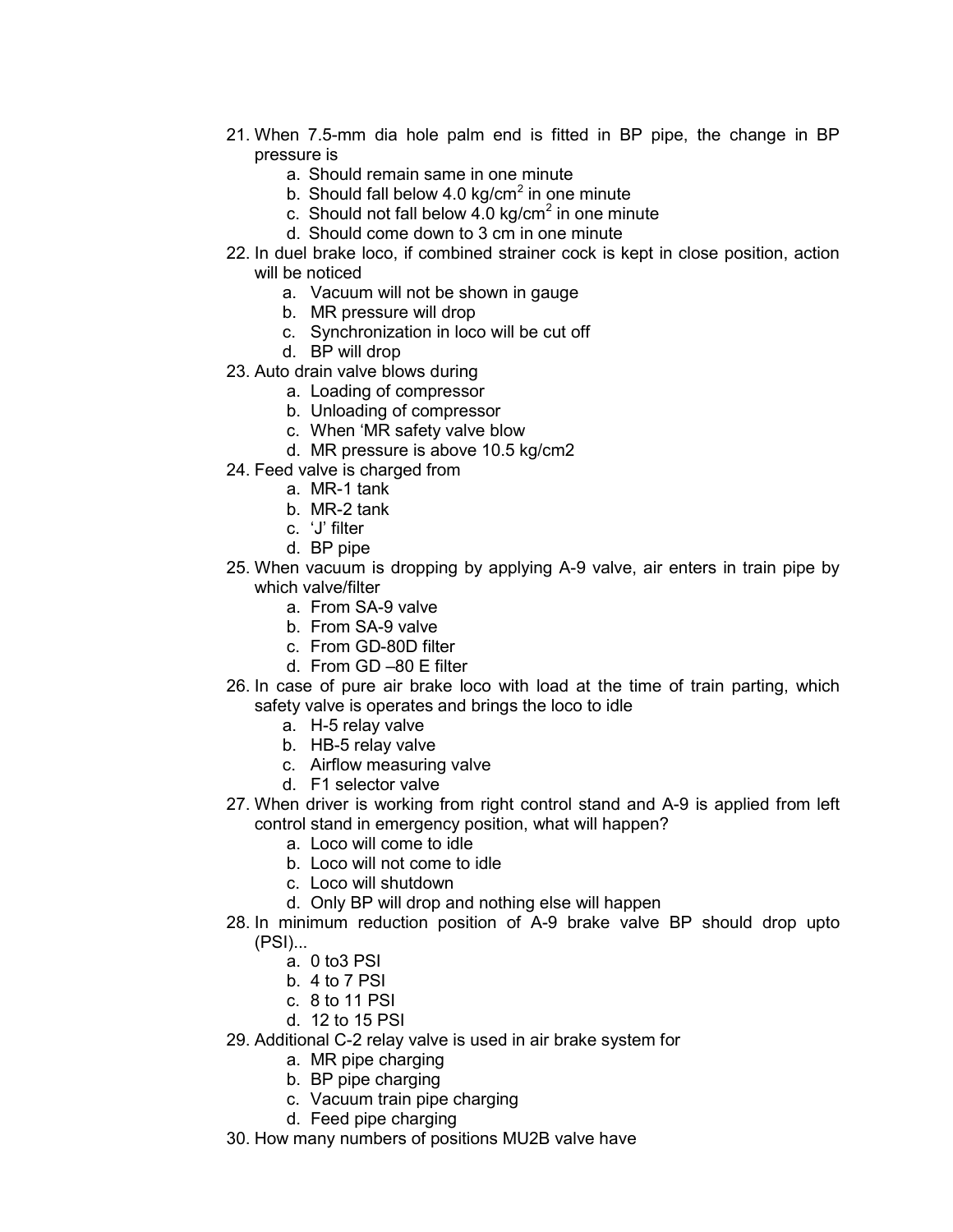- a. One position
- b. Two positions
- c. Three positions
- d. Four positions
- 31. Calibration of Air Flow measuring valve is adjusted at which at reading
	- a. 80 wagon reading
	- b. 90 wagon reading
	- c. 100 wagon reading
	- d. 110 wagon reading
- 32. MR pressure outlet pipe of air flow measuring valve goes to..
	- a. C-2 relay valve
	- b. Add. C-2 relay valve
	- c. A-9 brake valve
	- d. SA-9 brake valve
- 33. In case BP pressure is fluctuating the possible defect is in which valve
	- a. C-2 relay valve defective
	- b. Add C2 relay valve is defective
	- c. SA-9 is defective
	- d. C3W distributor valve is defective
- 34. Exhaust choke size of C-2 relay valve is (in mm)....
	- a. 5.0 mm
	- b. 6.0 mm
	- c. 7.0 mm
	- d. 8.0 mm
- 35. Exhaust choke size of additional C-2 relay valve is (in mm).....
	- a. 5.0 mm
	- b. 5.5 mm
	- c. 6.0 mm
	- d. 6.5 mm
- 36. In full service position of A-9 auto brake valve pressure reduction is between (PSI)......
	- a. 18 to 21 psi
	- b. 23 to 26 psi
	- c. 30 to 33 psi
	- d. 35 to 38 psi
- 37. In over reduction position of A-9 auto brake valve pressure reduction is......
	- a. 27 to 30 psi
	- b. 34 to 46 psi
	- c. 50 to 62 psi
	- d. 65 to 77 psi
- 38. When drying capacity of air dryer is reduced the colour of humidity indicator changes to
	- a. Pink
	- b. White
	- c. Green
	- d. Black
- 39. Air supply to power contractor is from
	- a. MR-1
	- b. MR-2
	- c. BP pressure
	- d. HS-4 valve
- 40. Wiper gets the air supply from......
	- a. MR-1
	- b. MR-2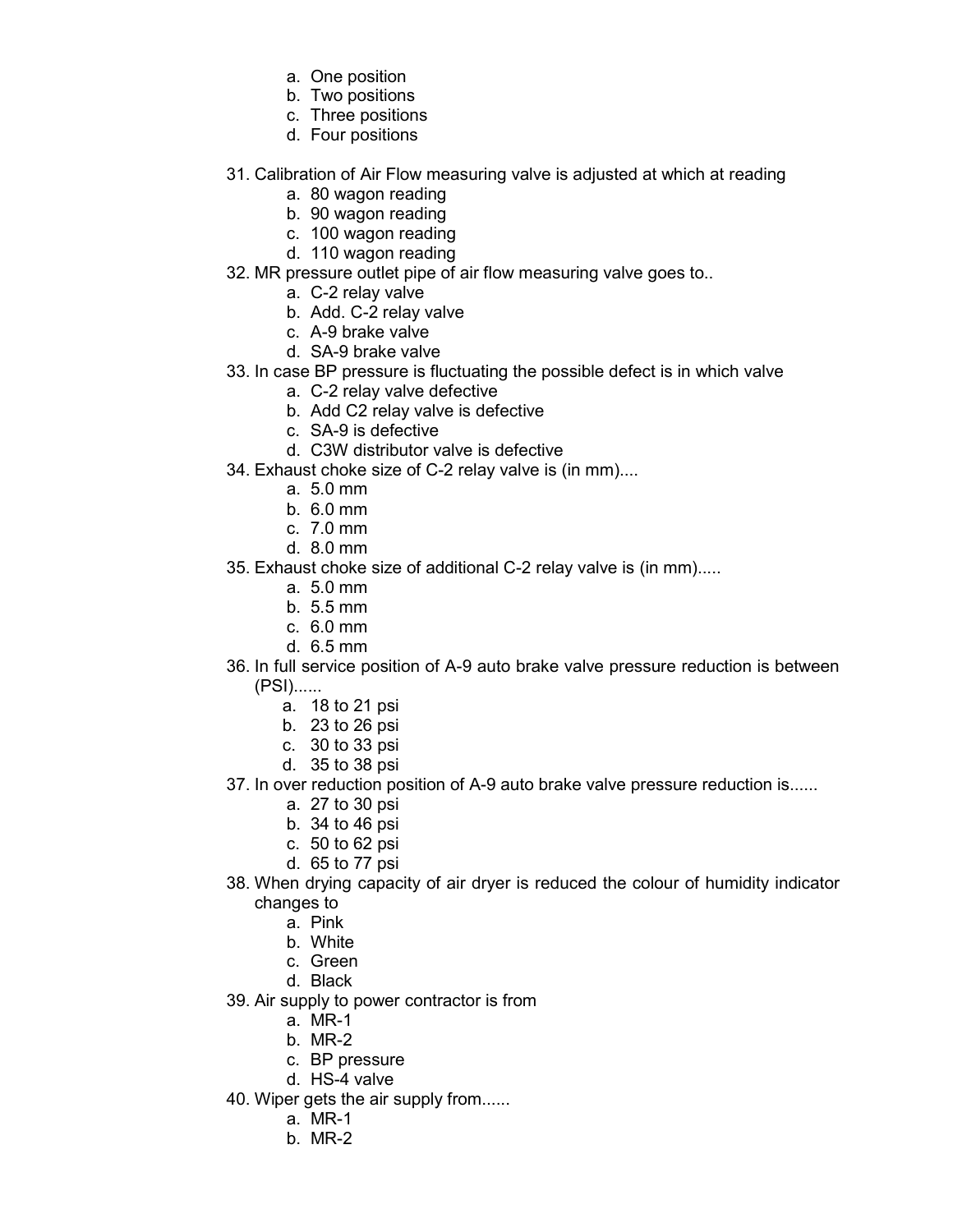- c. BP pressure
- d. HS-4 valve
- 41. In lead position of MU2B valve which ports dose not connect with each other
	- a. 3 & 13
	- b. 2 & 20
	- c. 53 & 63
	- d. 13 & 30
- 42. On applying brake through A-9 valve, which port of F-1 selector valve connect with each other in synchronization braking
	- a. 4 & 16
	- b. 12 & 14
	- c. 30 & 15
	- d. 15& 20
- 43. In which position of A-9 brake valve its vent valve operates
	- a. Minimum reduction position
	- b. Full service position
	- c. Over reduction position
	- d. Emergency position
- 44. The governor of air compressor gets supply from.......
	- a. MR-1 pressure
	- b. MR-2 pressure
	- c. BP pressure
	- d. B.C. pressure
- 45. To operate sander valve the air supply is received from
	- a. MR-1 pressure
	- b. MR-2 pressure
	- c. BP pressure
	- d. Brake cylinder pressure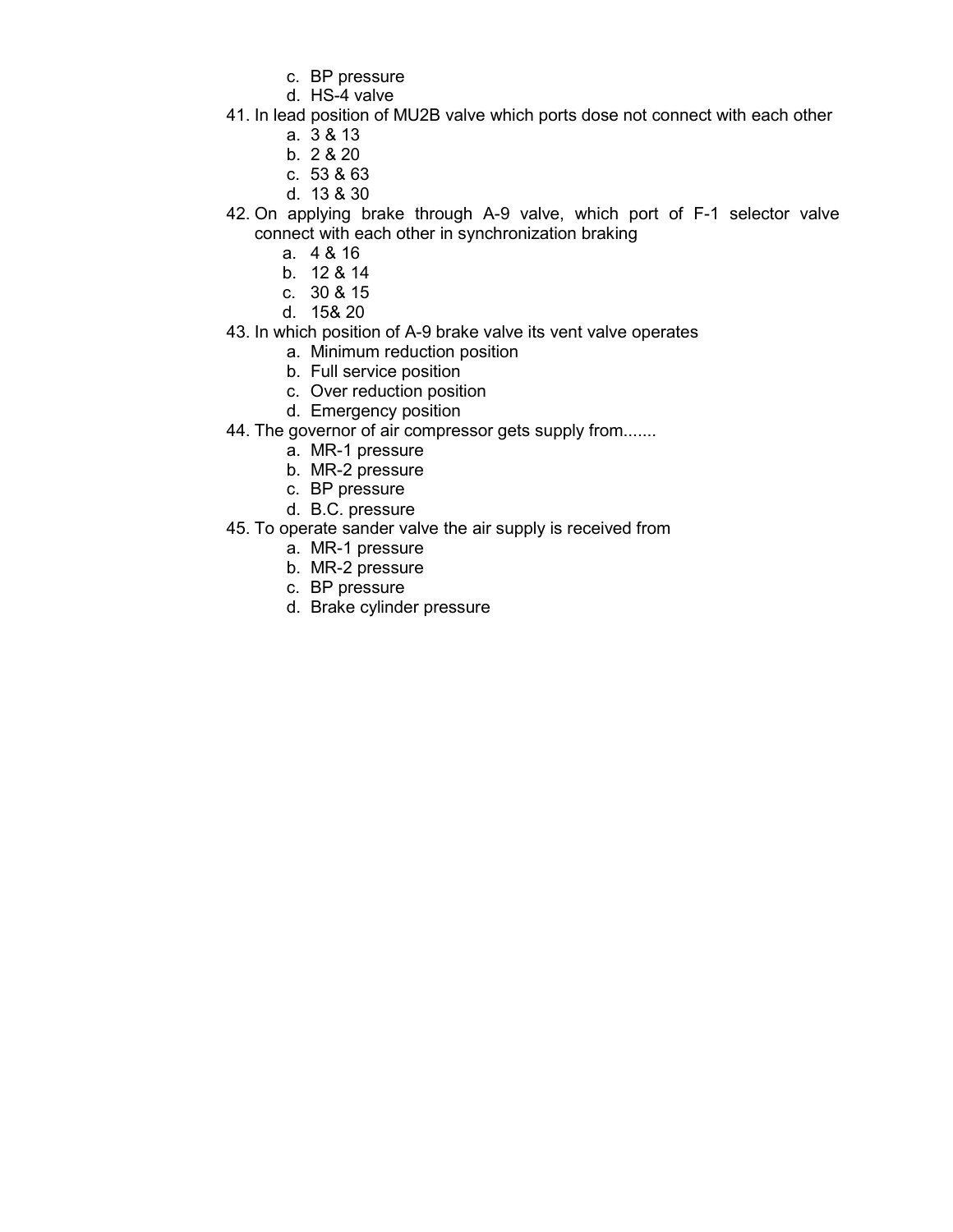## ENGINE (POWER PACK)

- 1. During which stroke inlets valves opens
	- A. Suction
	- B. Compression
	- C. Power
	- D. Exhaust
- 2. During which stroke both valves closed
	- A. Suction
	- B. Compression
	- C. Power
	- D. Exhaust
- 3. In WDM-2c locomotive, how many crank pins are on crankshaft?
	- A. 6 Nos.
	- B. 7 Nos.
	- C. 8 Nos.
	- D. 9 Nos.
- 4. The size of Engine Crank Pin is (in inch)
	- A. 5"
	- B. 8.5"
	- C. 6.0"
	- D. 7.5"
- 5. Clearance between crankshaft journal & bearing is (in inch)......
	- A. .001" to .005"
	- B. .005" to .010"
	- C. .002" to .006"
	- D. .004" to .008"
- 6 How many cam segments are fitted in WDM-2c loco
	- A. 6 Nos
	- B. 7 Nos
	- C. 8 Nos
	- D. 10 Nos
- 7. Size of Main Bearing journals is (in inch).................
	- A 6"
	- B 8.5"
	- C 10.0"
	- D 9.0"
- 8. How many cam shaft bushes are fitted in one 16 cylinder block
	- B. 14
	- C. 16
	- D. 18
	- E. 20
- 9. What is minimum dia clearance between cam shaft & cam bush
	- A. .002"
	- B. .004"
	- C. .005"
	- D. .010"
- 10. How many teeth are in split gear
	- A. 28
	- B. 30
	- C. 34
	- D. 36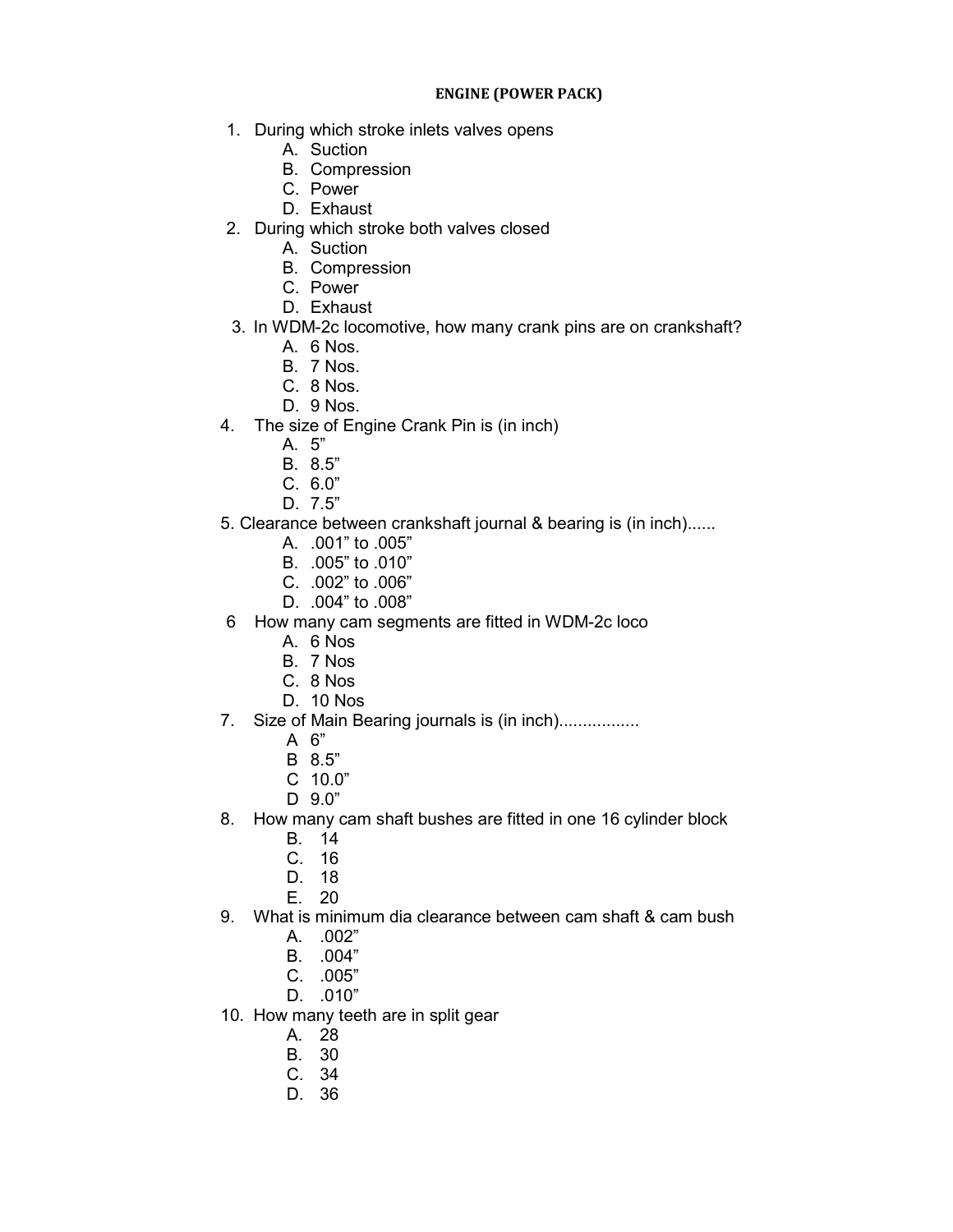- 11. During setting of cam gear timing which piston is kept at TDC
	- A. R-1
	- B. L-1
	- C. R-8
	- D. L-8
- 12. In WDM-2c loco, how many counter weights are on one crankshaft?
	- B. 2 Nos C. 3 Nos D. 8 Nos
		- E. 4 Nos

9. Main crankshaft vibration

- damper is fitted near which main bearings (in WDM-2) locos A. No-5
	- B. No-7
	- C. No-9

D. No-1

- 20. Crankshaft vibration damper is fitted with crankshaft with the help of
	- ................ A. Key
		- B. Dowel
		- C. Nuts & Bolts
		- D. None of these
- 21. How many cam lobs are in one cam segment
	- A. 3
	- B. 4
	- C. 6
	- D. 9

22. What is the condemning size of liner?

- A. 228.68 mm
- B. 220.70 mm`
- C. 230.72 mm
- D. 231.74 mm
- 23. In Alco loco, single exhaust manifolds have following no. of pieces
	- A. 6
	- B. 7
	- C. 8
	- D. 5
- 25. What should be minimum run out of extension shaft?
	- A. .005"
	- B. .003"
	- C. .001"
	- D. .0000"
- 26. Water pump is driven from............................
	- A. Split gear
	- B. Cam gear
	- C. Extension shaft gear
	- D. Main generator gear
- 27. Lube oil pump is driven from............................
	- A. Split gear
	- B. Cam gear
	- C. Extension shaft
	- D. Main generator gear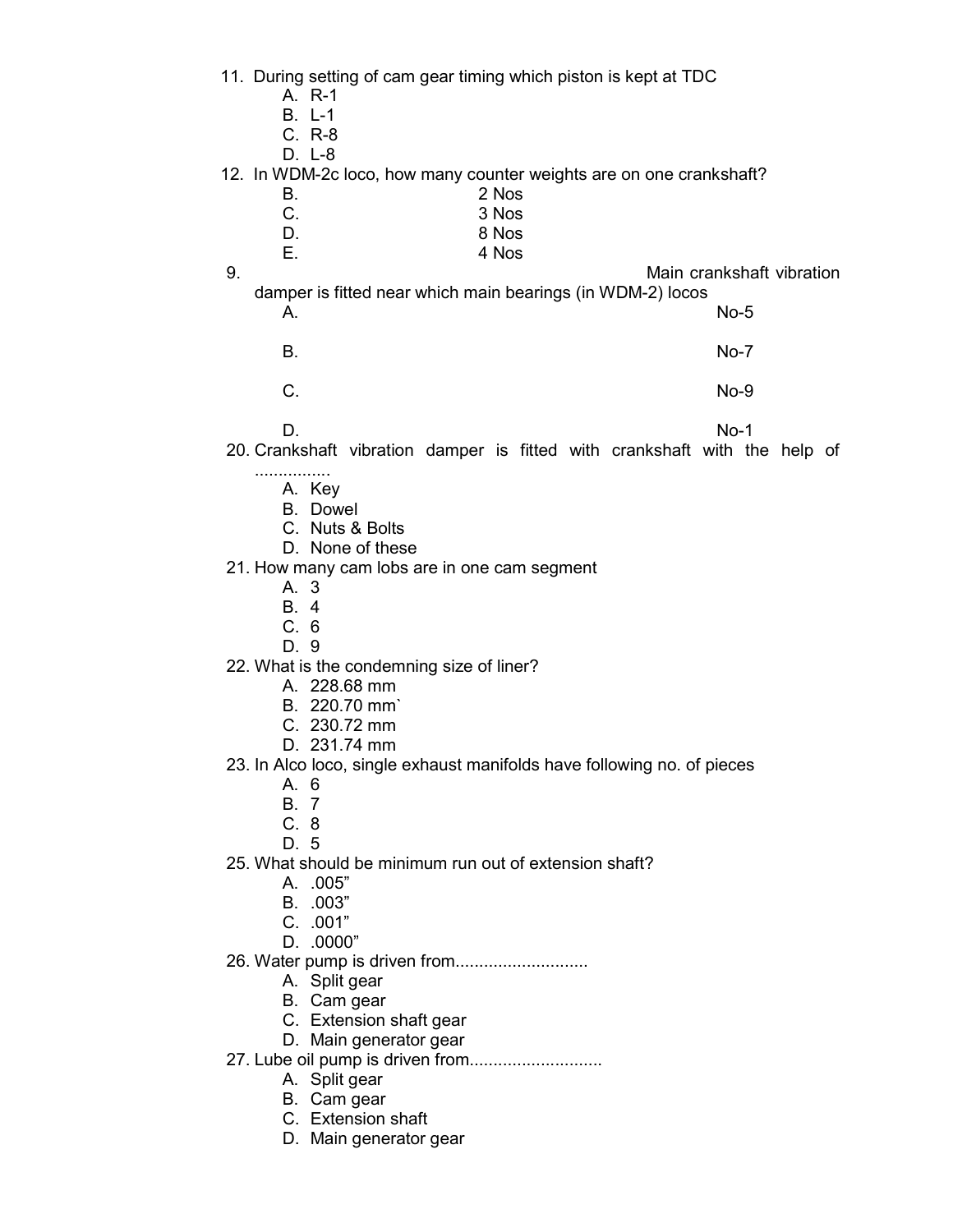29. What is the BHP of WDM-2 loco?

- A. 2300
- B. 2400
- C. 2600
- D. 3100
- 31. What is the IHP of WDM-2C loco?
	- A. 2750
	- B. 3100
	- C. 2600
	- D. 2800
- 32. What is the BHP of WDP-2 loco?
	- A. 2750
	- B. 3100
	- C. 2600
	- D. 3300
- 33. In WDM-2C loco thrust bearing is fitted at location
	- A. No.1 Upper
	- B. No.4 Upper
	- C. No.5 Lower
	- D. No.9 Upper
- 34. Honey combing is related with ……………..
	- A. Cylinder Head
	- B. Piston
	- C. Liner
	- D. Connecting rod
- 35. What is the maximum allowed deflection of main generator
	- A.  $\pm .0005"$
	- B. ± .001"
	- $C. \pm .015$ "
	- D. ± .0008"
- 36. In ALCO TSC, Rotor side, what is the material of oil seal
	- A. Aluminum
	- B. Rubber Seal
	- C. Brass Seal
	- D. Carbon Seal
- 37. Universal shaft is used to drive radiator fan because
	- A. It is rigid
	- B. It is strong
	- C. It is self align
	- D. It is weak
- 38. GE Governor is operated……………….
	- A. Mechanically
	- B. Hydraulically
	- C. Pneumatically
	- D. None of these
- 40. Hammering sound is coming from engine is due to……………
	- A. Exhaust valve bend
	- B. Fuel cam worn out
	- C. X-head roller worn out
	- D. Any of the above
- 41. Smoke is coming from 'SMOKE' hole of cylinder Head indicates…………….
	- A. Injector seal is not proper
	- B. Over torquing
	- C. Injector crack
	- D. Injector not fitted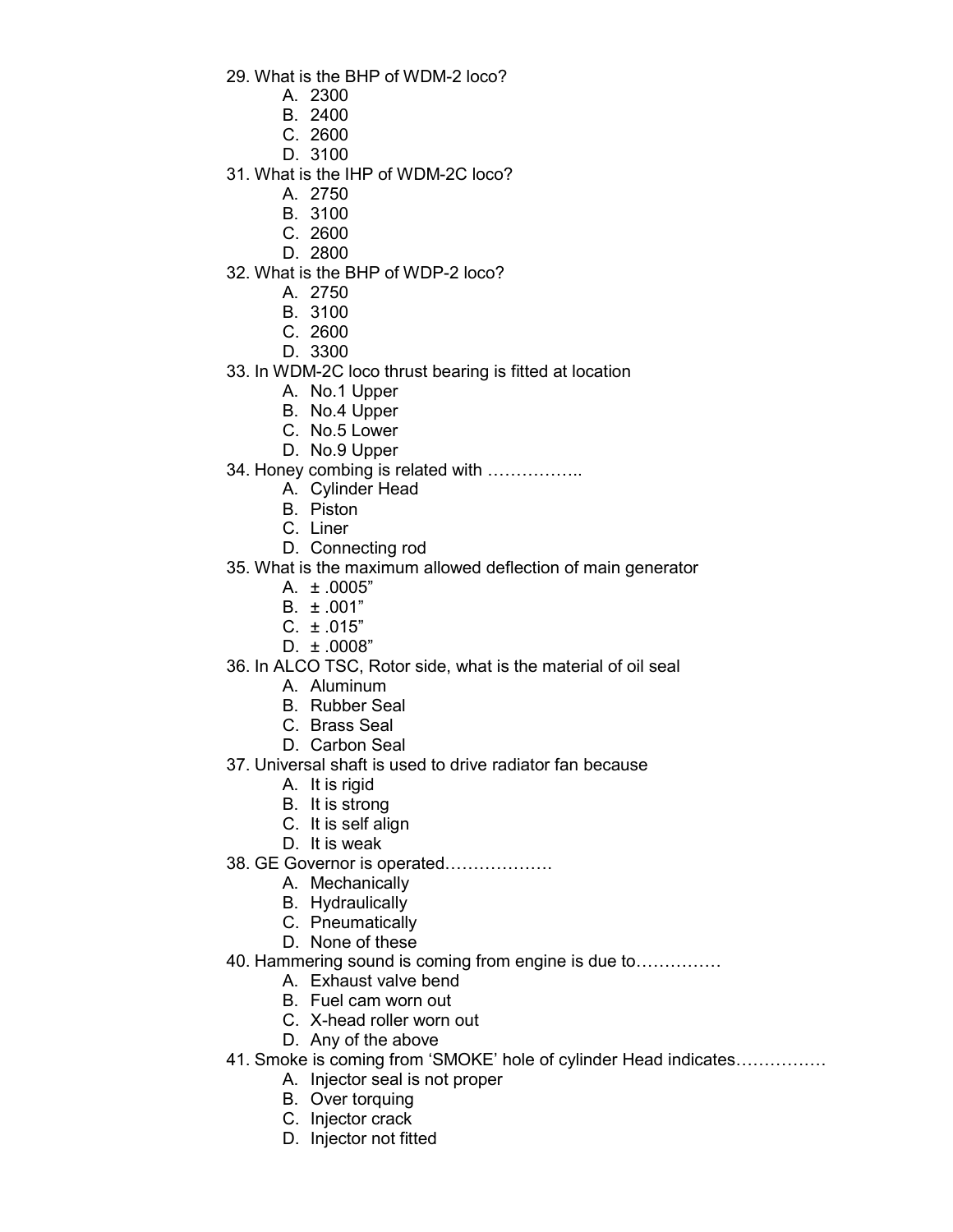- 42. Engine air inlet elbow bolt torquing is done at ……………
	- A. 150 ft. lbs
	- B. 40 ft. lbs
	- C. 30 ft. lbs
	- D. 75 ft. lbs
- 43. Expresser foundation bolts is torqued at value (ft. lbs.)
	- A. 300 ft. lbs
	- B. 450 ft. lbs
	- C. 800 ft. lbs
	- D. 750 ft. lbs
- 44. TSP treatment is done for………………..
	- A. To remove scaling
	- B. To decrease the cooling efficiency
	- C. To avoid any chemical reaction
	- D. To improve chloride value
- 45. When hot engine alarm is operated, the condition of loco comes to
	- A. Idle
	- B. Run on same speed
	- C. Shut down
	- D. None of above
- 46. What is the unit of S.F.C. (Specific Fuel consumption)
	- A. gm/hp/hr.
	- B. Liters/Kwhr/minutes
	- C. Kg/Newton/hr
	- D. None
- 47. In yearly loco, pre priming break in filters are used………
	- A. To arrest the foreign material
	- B. To increase the pressure
	- C. To maintain the pressure
	- D. To avoid water contamination
- 48. The temperature difference between the two consecutive main bearings should not exceed by
	- A.  $5^{\circ}$ C
	- $B. 2^{\circ}C$
	- C.  $10^{\circ}$ C
	- D.  $20^{\circ}$ C
- 49. CCE motor giving thick black smoke is due to
	- A. Increase liner wear
	- B. Valve guide clearance more
	- C. TSC rotor defective
	- D. Fuel motor defective
- 50. Fuel test cock pressure is used for checking …………..
	- A. Lube oil pressure dropping
	- B. Booster pressure dropping
	- C. Fuel pressure dropping
	- D. Air pressure dropping
- 53. Which item is increases the copper content in lube oil
	- A. Piston wear
	- B. Liner wear
	- C. X-head floating bush wear
	- D. Silicon
- 57. Engine crank case vacuum is not building up due to
	- A. Linear chrome plating worn out
	- B. Fuel motor not working
	- C. Dust blower not working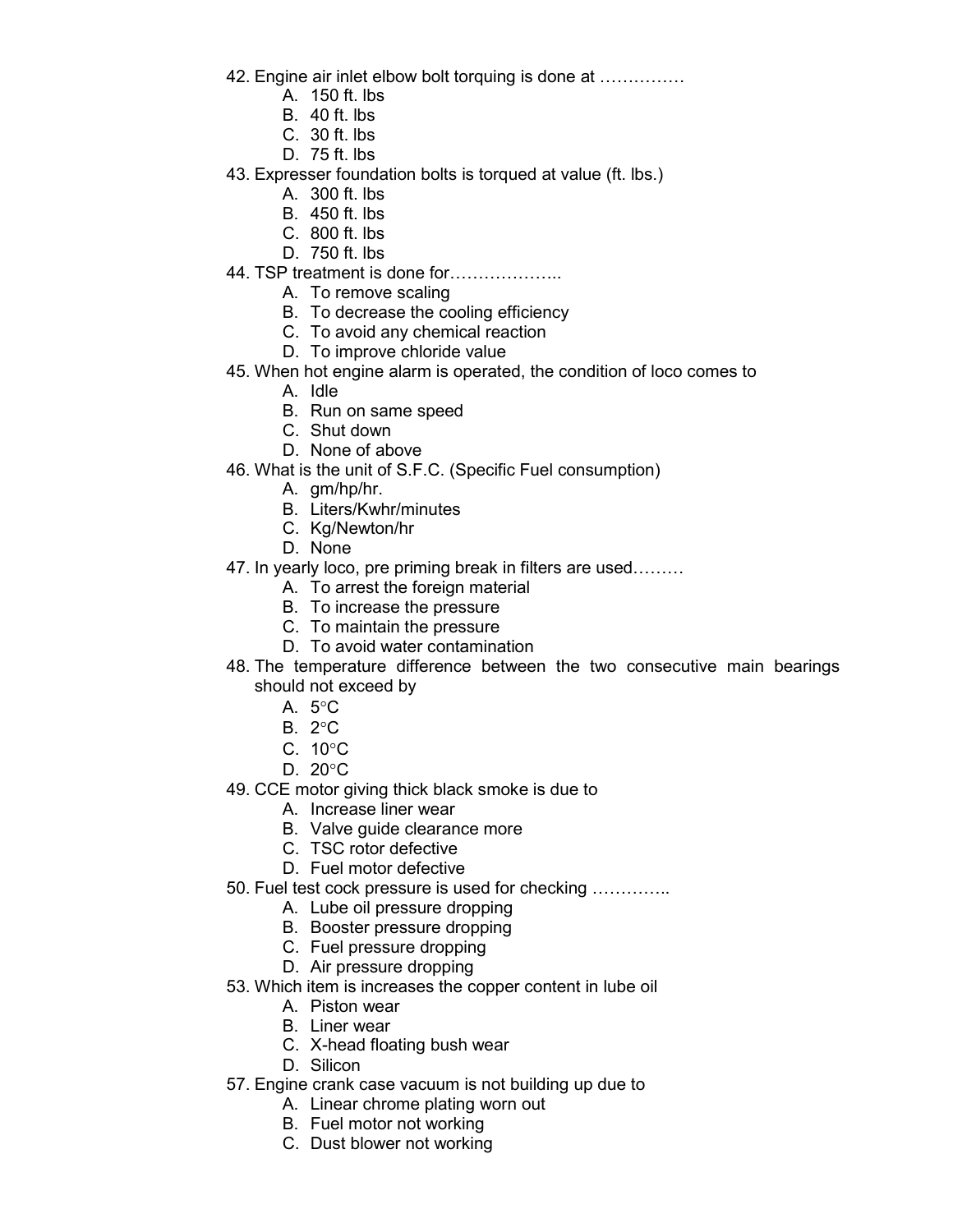- D. Engine RPM less
- 58. Which of the following is the reason of hot engine
	- A. ETS setting defective
	- B. Radiator fan not working
	- C. Radiator fins chocked
	- D. Any of above
- 59. Engine giving blueish smoke indicates…………….
	- A. Water mix in fuel oil
	- B. Injector hole chocked partially
	- C. Cylinder head valve guide clearance more
	- D. FIP delivery less
- 60. White smoke given by engine is due to ……..
	- A. FIP not responding
	- B. Tappet phasing disturbs
	- C. Cylinder head crack internally
	- D. X-head having abnormal sound
- 61. For the same HP and bore size, which engine will be heavier
	- A. Petrol engine
	- B. Diesel engine
	- C. Jet engine
	- D. None of the above
- 62. What is compression ratio of WDM2
	- A. 12.0:1
	- B. 11.5: 1
	- C. 12.5:1
	- D. 13.0: 1
- 63. Minimum RPM of engine with low idle feature is
	- A. 390
	- B. 410
	- C. 350
	- D. 370
- 64. Which of the following is not the safety item of locomotive
	- A. OST
	- B. LWS
	- C. Governor
	- D. ACP
- 65. BAP is not building up due to ……….
	- A. TSC rotor jam
	- B. Gov. defective
	- C. Air Intel gasket burst
	- D. Any one of above
- 66. Which of the following is not the reason of low BAP
	- A. Unmodified FIP
	- B. Unmodified after cooler
	- C. Radiators fins chocked
	- D. None of these
- 67. Which of the following is not item of fuel efficient loco
	- A. Steel cap piston
	- B. Modified FIP
	- C. ALCO TSC
	- D. Large After Cooler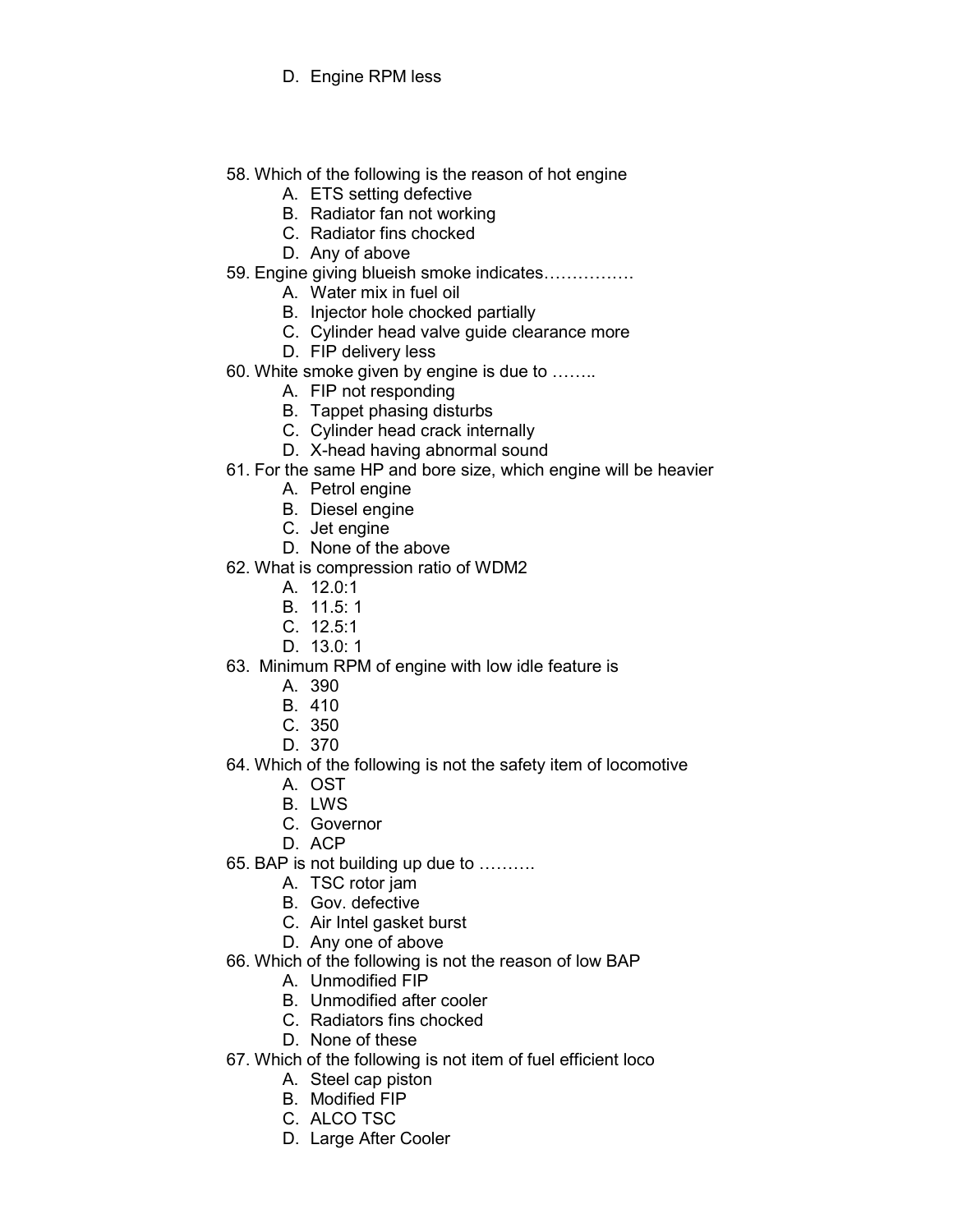68. Which of the following statement is not true

- A. Comp. Ratio in diesel engine is more then Petrol engine.
	- B. For high HP diesel engine are used.
	- C. Ignition in diesel engines takes place by comp. of air.
	- D. For the same HP diesel Engine are lighter as compare to Petrol engine.
- 69. What are the possible causes of injector not responding
	- A. Injector nozzle hole chocked
	- B. Phasing on up position
	- C. Fuel cam lob damage
	- D. Any of the above
- 70. What is the delivery of unmodified FIP on test bench at full rack position
	- A. 400 CC
	- B. 350 CC
	- C. 425CC
	- D. 500 CC
- 71. What is the delivery of modified FIP on test bench at full rack position
	- A. 400 CC
	- B. 350 CC
	- C. 425CC
	- D. 450 CC
- 72. Which of the following is prime mover in DC-DC loco.
	- A. Engine
	- B. Traction Generator
	- C. Traction Motor
	- D. None of the above
- 73. High viscosity indicates
	- A. Mixing of water in lube oil
	- B. Mixing of fuel in lube oil
	- C. Mixing of carbon contents
	- D. None of these
- 74. What is the cause of increase silicon in lube oil
	- (A) Linear wear
	- (B) X-head wear
	- (C) Dust
	- (D) Water leakage
- 75. Cyl. Head hydraulic testing is done at
	- A. 5.0 kg/cm2
	- B. 10.0 kg/cm2
	- C. Kg/cm2
	- D. 2.5
- 76. Extension shaft clearance limit is
	- A. .006"
	- B. .020"
	- C. .015"
	- D. .060"
- 77. In scavenging period burnt gases are pushed out by
	- A. Fresh air
	- B. By burnt gases
	- C. By TSC
	- D. Nothing of these
- 78. During over lapping period inlet and exhaust valve remain in
	- A. Closed position
	- B. Open position
	- C. Open & close position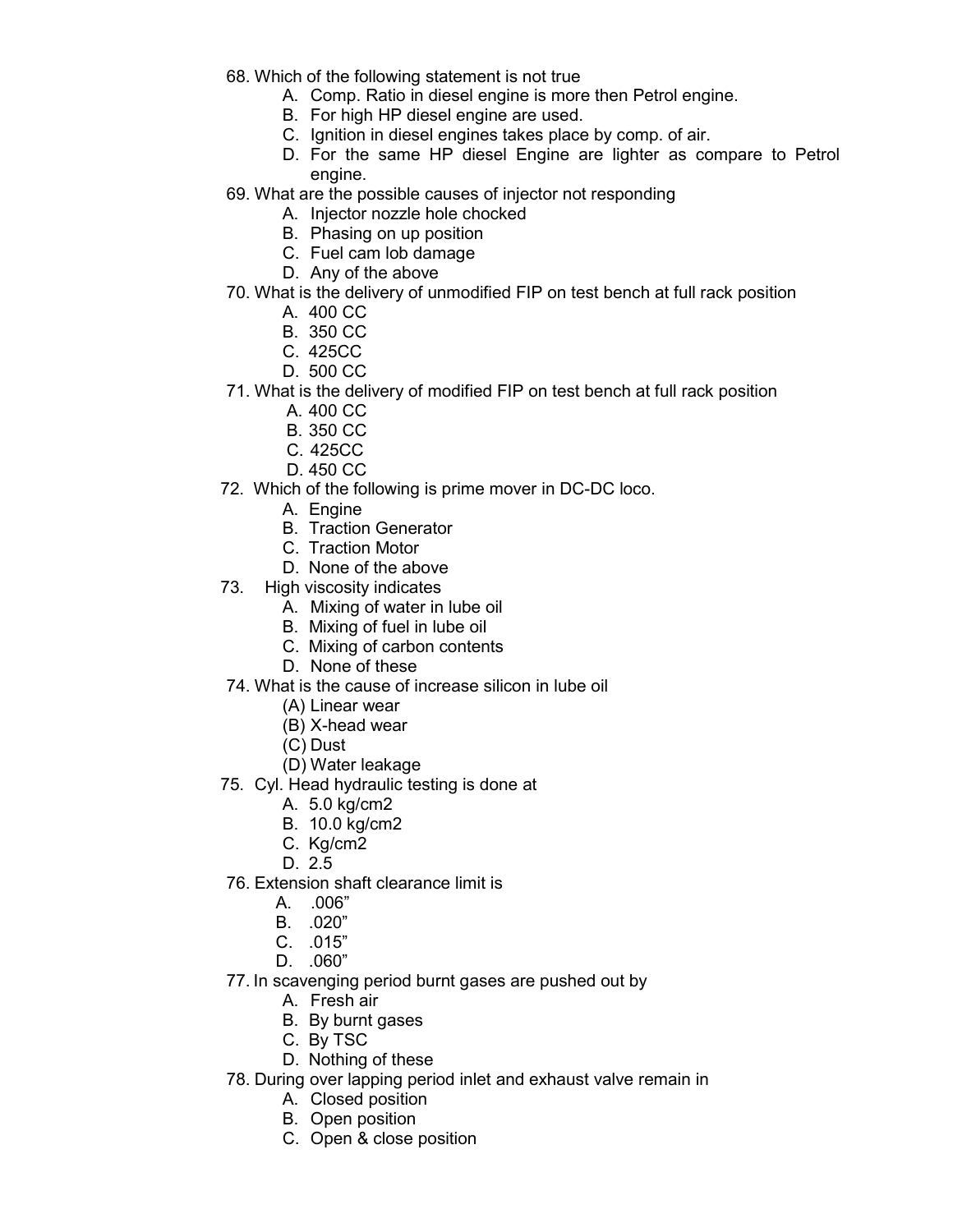- D. Nothing of these
- 79. Engine hunting is due to
	- A. Rake movement not free
	- B. Excess fuel pressure
	- C. Low fuel pressure
	- D. Nothing of these
- 81. Engine given thick black smoke due to
	- A. Low BAP
	- B. Less fuel oil level
	- C. Defective CCE motor
	- D. Defective manifold
- 82. Crank pin condemning limit is
	- A. 152.40 mm
	- B. 152.60 mm
	- C. 152.30 mm
	- D. 152.34 mm
- 84. Crank shaft is supported at journal nos.
	- A. 2 &7
	- B. 9 &1
	- C. 4 & 8
	- D. 3 & 6
- 85. Crankshaft is lifted from crank pin nos. (In WDM<sub>2</sub>)
	- A. 8 & 4
	- B. 2 & 7
	- C. 9 & 1
	- D. 3 & 7
- 86. Backlash of cum gear is
	- A. .006" to .012"
	- B. .030" to .040"
	- C. .034" to .045"
	- D. .020" to .039"
- 87. The torquing value of foundation bolt of engine block is
	- A. 1400 ft. labs.
	- B. 1000 ft. labs.
	- C. 850 ft.lbs
	- D. 950 ft. lbs.
- 88. Cam shaft thrust is
	- A. .006" to .012"
	- B. .030" to .040"
	- C. .050" to .060"
	- D. .025" to .045"
- 89. Crank shaft thrust is
	- A. .010" to .017"
	- B. .040" to .050"
	- C. .035" to .040"
	- D. .060" to .070"
- 90. In fuel injection pump (FIP) meaning of "No Fuel Position " is
	- A. Helix of plunger is to be in front of spill port
	- B. Helix of plunger is to be separated from split port
	- C. Either or above
	- D. None of these
- 91. Torquing of injector is done at
	- A. 50 ft. lbs.
	- B. 80 ft. lbs.
	- C. 30 ft.lbs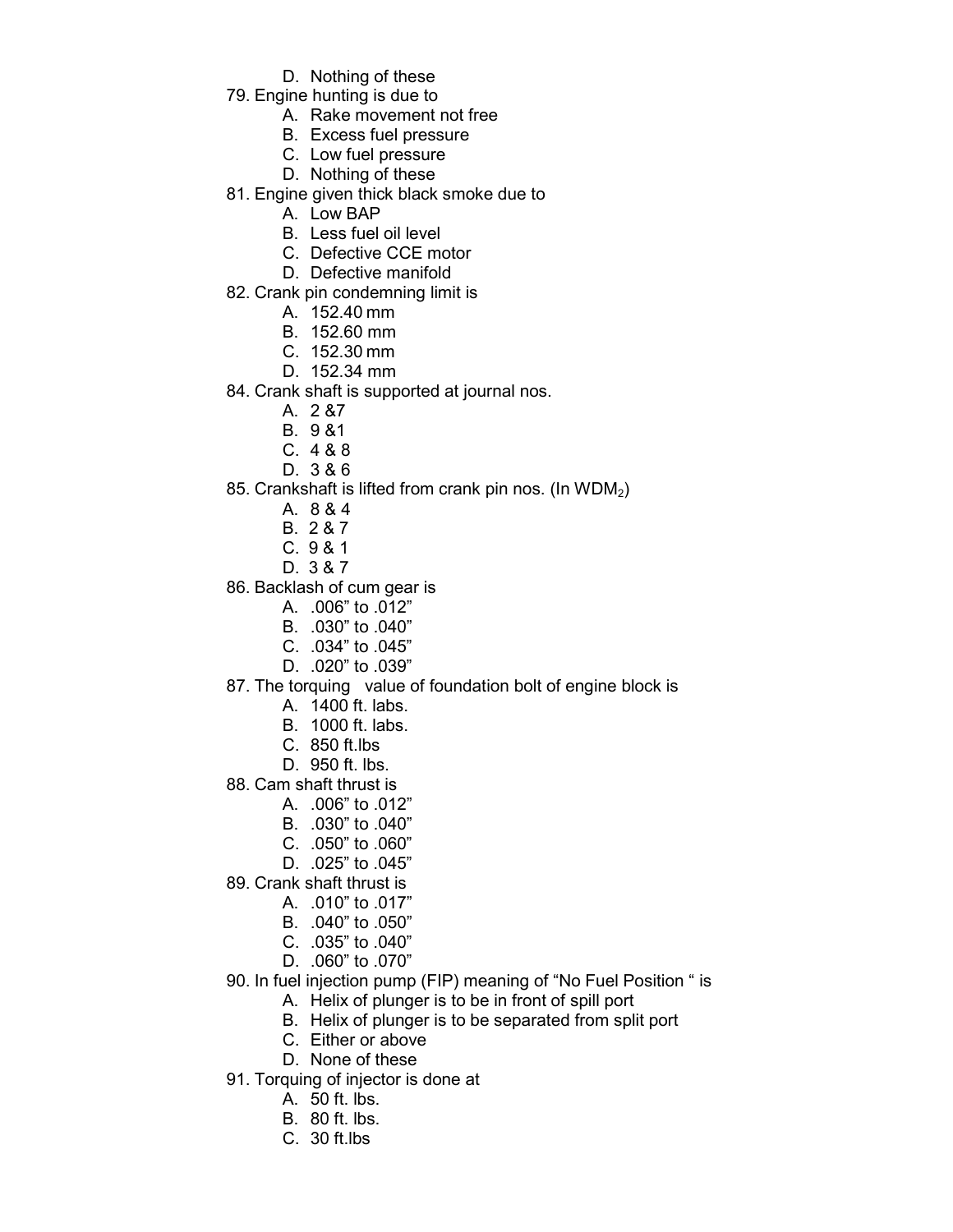D. 60 ft. lbs.

- 92. At what degree the spray hole in injector nozzle is made
	- A. 60
	- B. 40
	- C.  $50^\circ$
	- D. 30

93. Operation of which safety device brings engine to idle

- A. OST
	- B. LWS
	- C. ACP
	- D. Low lube oil indication
- 93. Which item increases the sodium (Na) contains in lube oil
	- A. Mixing of fuel oil in lube oil
	- B. Mixing of Water in lube oil
	- C. Mixing of Lube oil in fuel oil
	- D. None of these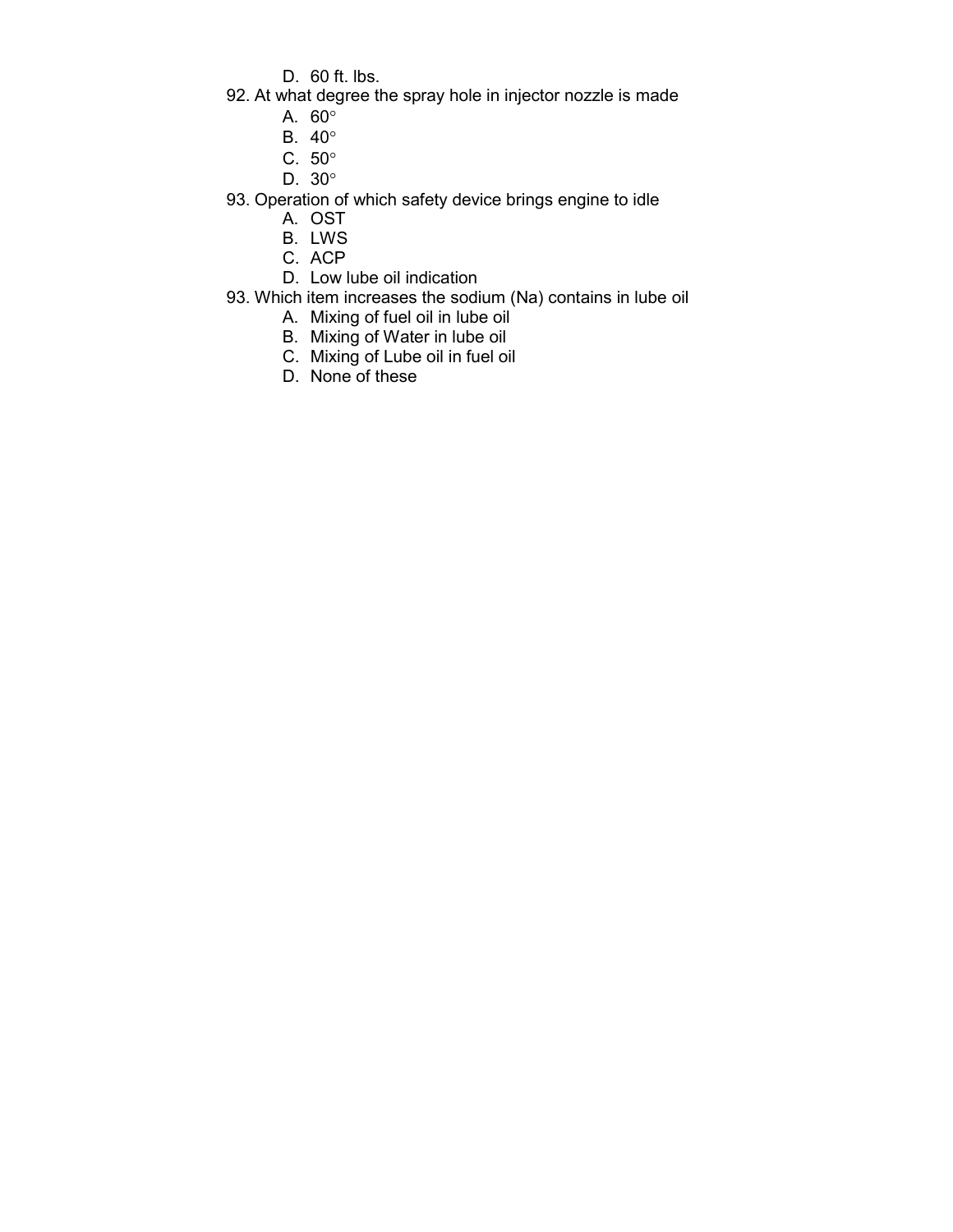## UNDER TRUCK

- 1. Which type of bogie is used in  $WDM<sub>2</sub>$  loco
	- A. Bi-mount
	- B. Tri mount
	- C. Uni mount
	- D. None of above
- 2. Centre pivot of bogie of WDM2 is located between
	- A. Leading axles and middle axles
	- B. Trailing axles and middle axles
	- C. On the middle axle
	- D. On the trailing axle
- 3. How much percentage of load does center pivot of WDM2 bogie carries
	- A. 40%
	- B. 50%
	- C. 60%
	- D. 70%
- 4. Which type of suspension in WDM2 loco bogie has
	- A. Single stage
	- B. Double stage
	- C. Multi stage
	- D. None of the above
- 6. The device used to transmit loco speed from wheels to the speedometer is called
	- A. Techogenerator
	- B. Auxiliary generator
	- C. Axle generator
	- D. Main Generator
- 7. Traction motor load of is transferred on bogie frame through
	- A. Main journal
	- B. Suspension nose
	- C. Axle box
	- D. Helical coil spring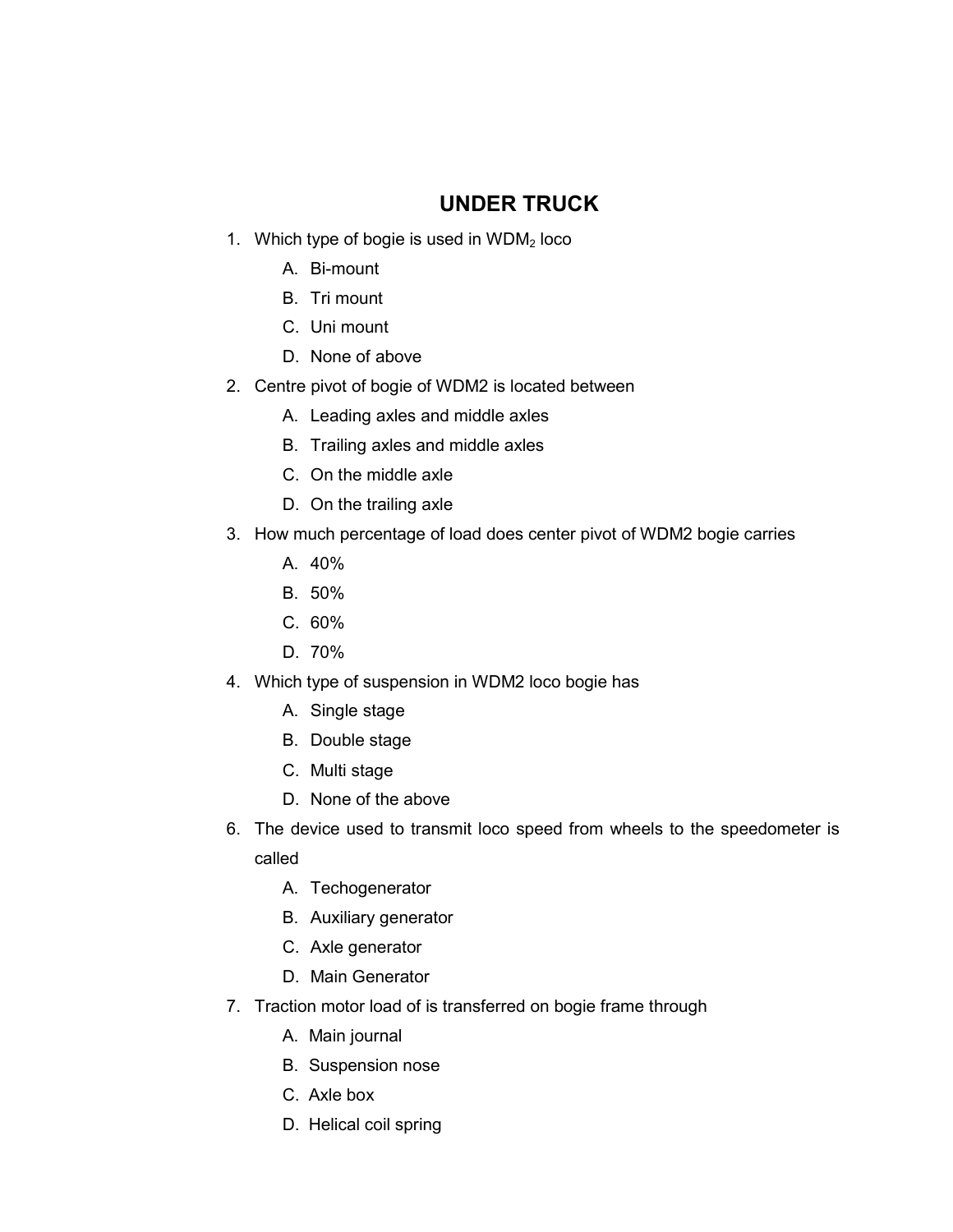- 8. Height of side buffer should be maintained between
	- A. 1105 mm to 1030 mm
	- B. 1150 mm to 1000 mm
	- C. 1150 mm to 900 mm
	- D. 1105 mm to 800 mm
- 9. Buffer height can be adjusted by
	- A. Adding shims to load pads & side bearers
	- B. Adding shims to spring seat
	- C. Both 'A' & 'B'
	- D. None of the above
- 12. Minimum distance between brake block & wheel in release position should be
	- A. 5 mm
	- B. 10 mm
	- C. 15 mm
	- D. 20 mm
- 13. Brake piston travel adjustment in  $WDM<sub>2</sub>$  is recommended between
	- A. 20mm to 30mm
	- B. 10mm to15 mm
	- C. 67 to 100 mm
	- D. 50mm to200 mm
- 14. Gear case bolts of  $WDM<sub>2</sub>$  bogies is torque at
	- A. 600-700 ft. labs.
	- B. 1000-1200 ft. labs.
	- C. 1400-1600 ft.lbs
	- D. 350-500 ft. lbs.
- 15. The wheel dia variation of WDM<sub>2</sub> loco on same bogie, after turning is permitted upto
	- A. 2 mm
	- B. 4 mm
	- C. 6 mm
	- D. 8 mm
- 16. The wheel dia variation of WDM2 on same axle is permitted upto
	- A. 2 mm
	- B. 3 mm
	- C. 4 mm
	- D. 0.5 mm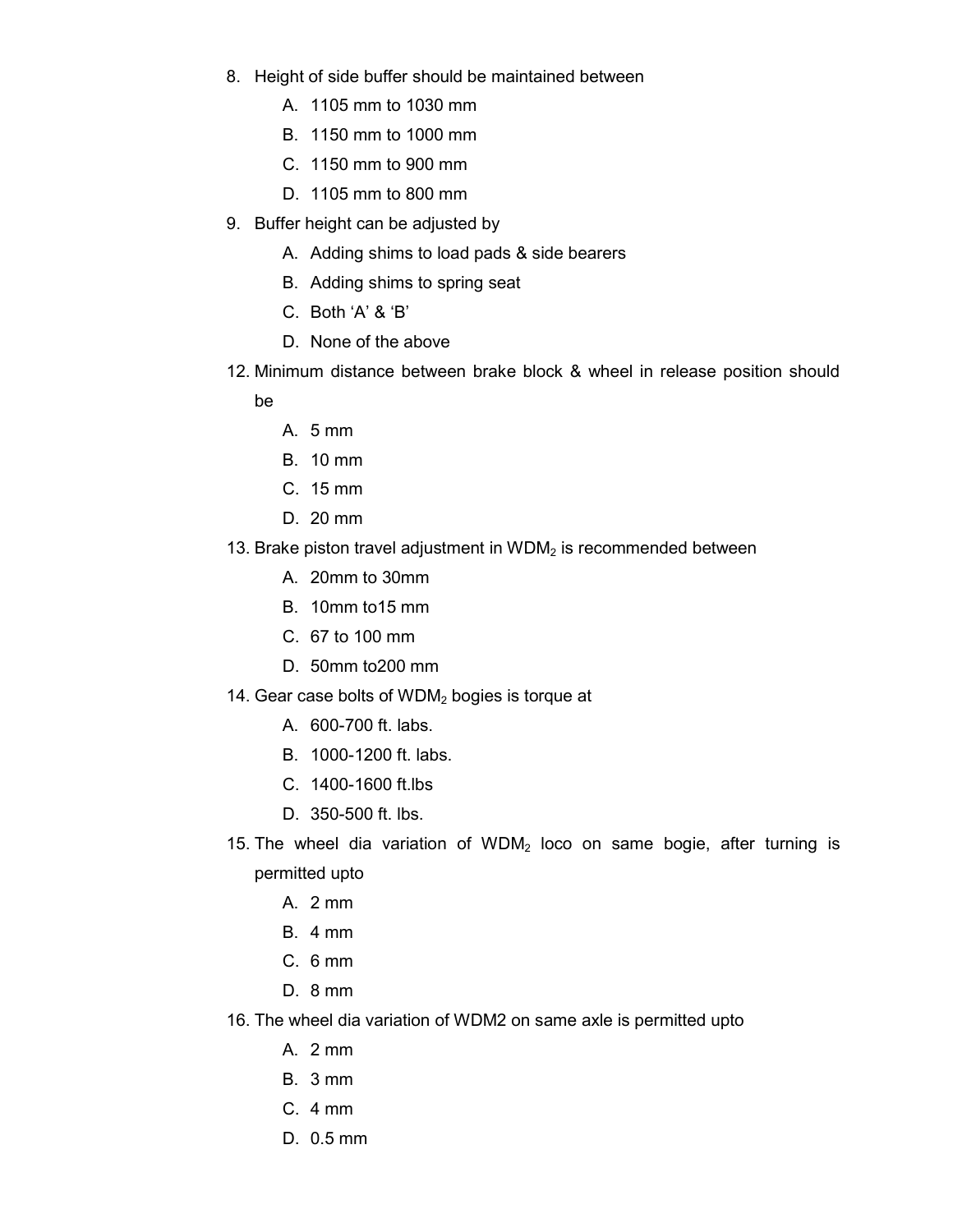- 17. The wheel dia variation of WDM2 on some loco is permitted upto
	- A. 10 mm
	- B. 15 mm
	- C. 20 mm
	- D. 25 mm
- 18. Service limit of wheel dia. of diesel locomotive (In goods service) is
	- A. 1010 mm
	- B. 1040 mm
	- C. 1030 mm
	- D. 1020 mm
- 19. Torquing of axle cap bolt is done at
	- A. 40 m-kg
	- B. 50 m-kg
	- C. 60 m-kg
	- D. 75 m-kg
- 20. Gauge width of broad gauge loco should be
	- A. 1596+- 0.5 mm
	- B. 1596+- 0.7 mm
	- C. 1596+- 0.8 mm
	- D. 1596+- 0.9 mm
- 22. In Co- Co bogie, traction motor cap bolts is torque at
	- A. 700-800 ft. lbs.
	- B. 750-800 ft. lbs.
	- C. 759-810 ft. lbs.
	- D. 775-825 ft. lbs.
- 24. Cracks in the axle are detected by
	- A. Magna flux test
	- B. Ultrasonic test
	- C. Zyglo test
	- D. Chemical test
- 25. Nos. of pinion teeth in GE- 752 TM is
	- A. 15
	- B. 16
	- C. 17
	- D. 18
- 26. Nos. of teeth of bull gear of  $WDM<sub>2</sub>$  bogie is
	- A. 62